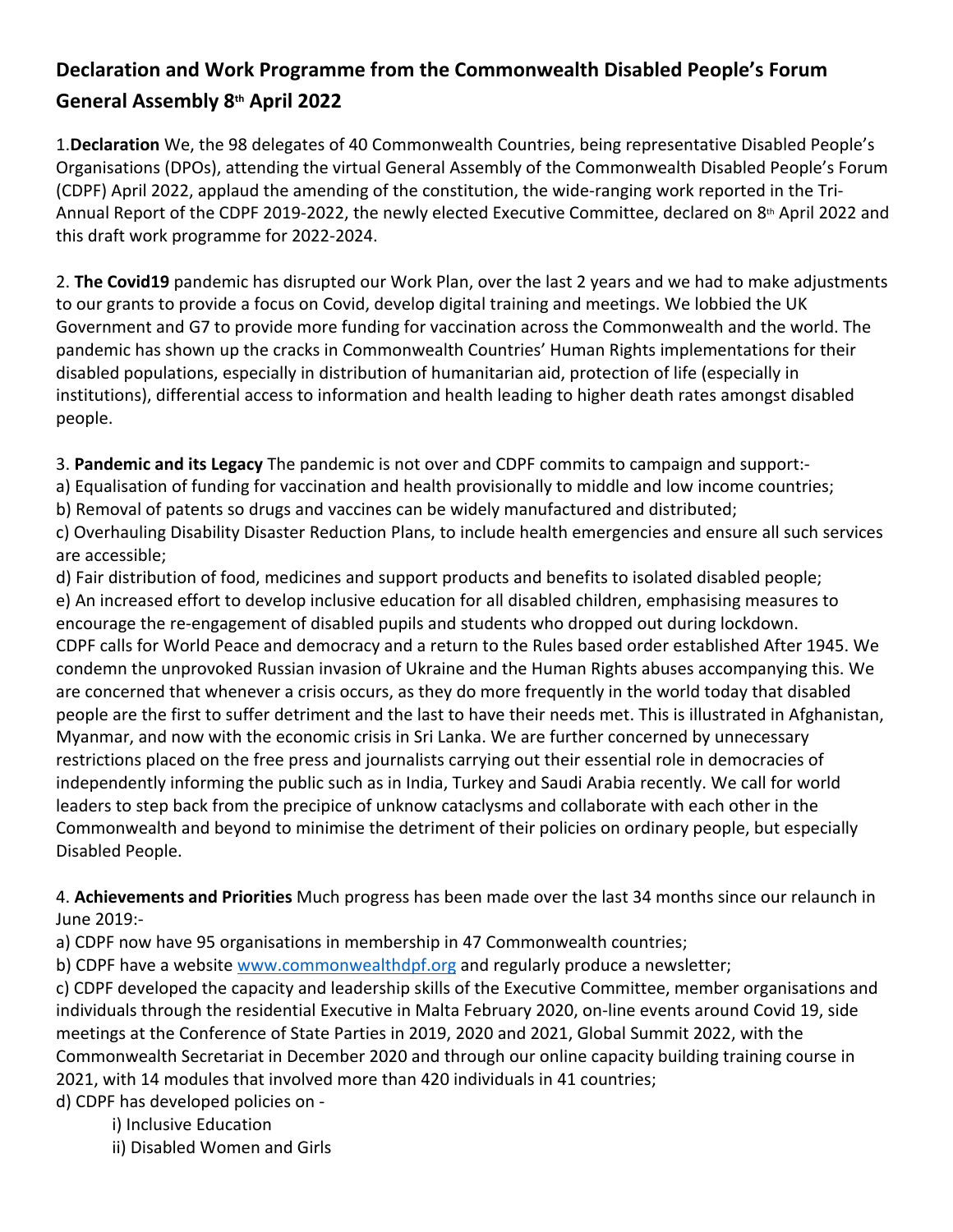iii) Employment and Livelihood

- iv) Climate Emergency, Disaster Preparedness and Humanitarian Situations
- v) Stigma, Media and Discrimination
- vi Accessibility and Assistive Technology
- vii Covid 19, Vaccination and Building Back Better
- viii) Black Lives Matter and Anti Racism

xi) Long term funding to develop and strengthen Disabled People's Organisations e) CDPF are now a recognised organisation at the United Nations and an accredited organisation of the Commonwealth, as the voice of disabled people across the Commonwealth.

f) CDPF will campaign for wider access to the Health Care System whilst educating health professionals to meet our needs within a Human Rights and especially a Convention on the Rights of Persons with Disabilities perspective.

## **5. CDPF commits to:**

a) Develop, where possible with the Commonwealth Parliamentary Association policies on greater involvement of disabled people in the political process and to increase the number of disabled people in elected political positions in all levels of democratic representative structures across all Commonwealth countries.

b) Develop and popularise our policy on the Environment. With the increasing Global energy crisis it is imperative that CDPF work at all levels for green, safe and cheap energy; to reduce global warming and prevent negative human impacts on the environment, especially rising sea levels which disproportionately impact on the 32 Island countries of the Commonwealth and to support the seeking of financial compensation from the large polluting economies.

c) Develop, update, popularise and publicise our policies across the Commonwealth, at CHOGM (Commonwealth Heads of Government Meeting ) and to each Commonwealth DPO/OPD and Government.

**6. Our Goal** We recognise much has still to be achieved to create equality for more than 450 million disabled people throughout the 54 countries of Commonwealth and to achieve the standards set in the United Nations Convention on the Rights of Persons with Disabilities (UNCRPD) and the Sustainable Development Goals.

**7. Implementation UNCRPD/SDGs and Data Gathering** We note only Cameroon, Solomon Islands and Tonga have yet to ratify and encourage them to do so, but much more needs doing to implement the UNCRPD and SDGs with relevant legislation, awareness, DPO strengthening, policy initiatives, data gathering and monitoring. CDPF commits to direct its long-term efforts to bring these about and to recruit national and regional DPOs in all Commonwealth countries. CDPF will press for all State Parties to gather disaggregated data in population censuses, household surveys and other data gathering exercises that they undertake and seek to ensure that these are in-line with the methodology developed by the Washington Group.

**8. Involvement of DPO/OPD Representative Organisations** Following our recent member survey and side meeting at the Global Summit 2022, our organisations and countries need core funding, human and technical resources to advise and pressure our governments to fulfil their treaty obligations. CDPF will continue to campaign at the United Nations, CHOGM and with National Government to fund us in carrying out our role as Representative DPOs, in line with Article 4 and 33 DPOs/OPDs to acquire long term core funding, so we can develop our organisation, capability to run democratic organisations.

**9. Capacity Building** a) CDPF reiterate our call on the international community, bilateral and multilateral donors and for Governments' support, in particular to provide the bulk of this through:-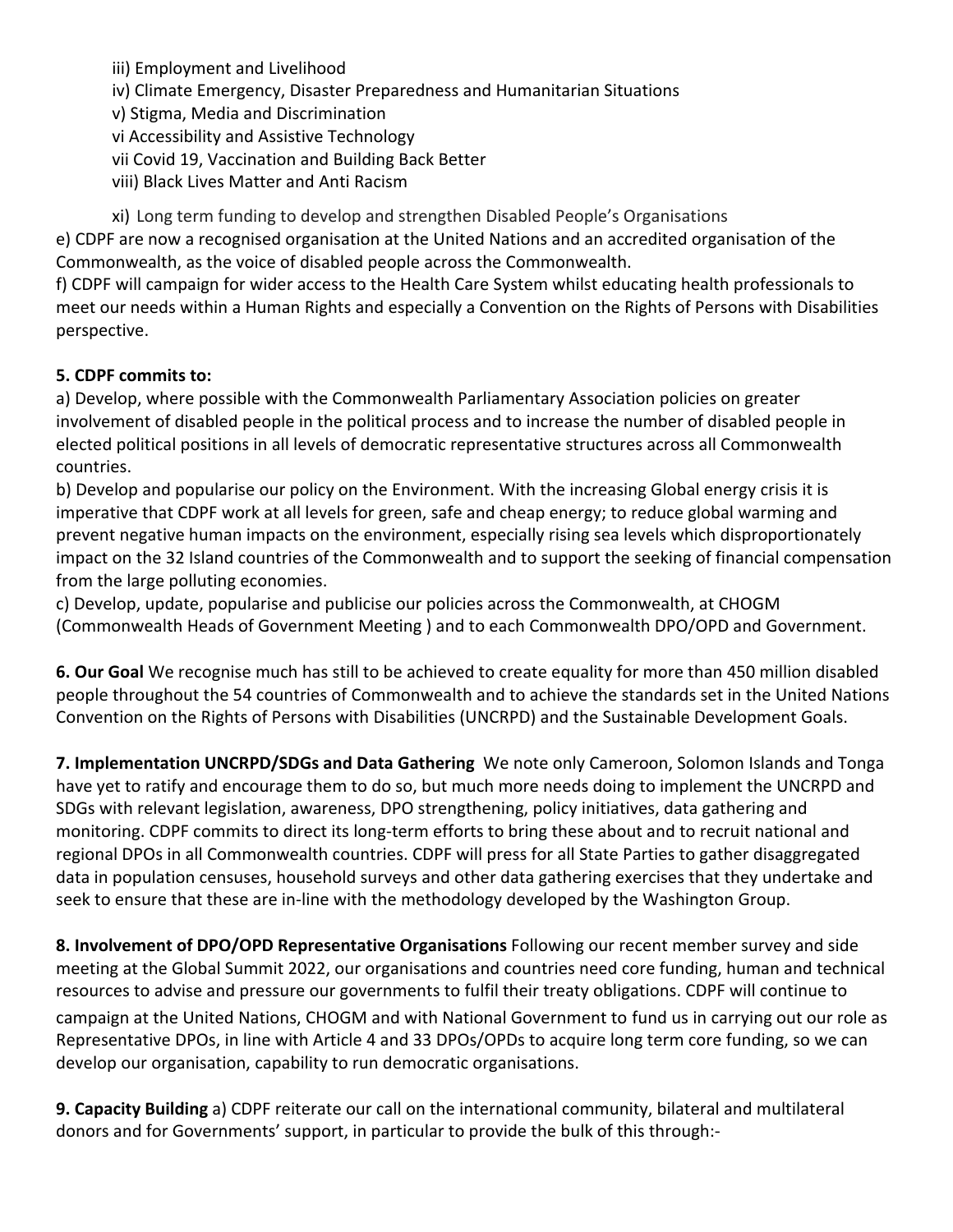i. Government subventions for the running of DPOs/OPDs. Ministry of Finance should set a percentage of the Annual Budget of the country to support operations.

ii. Government should establish Disability Fund for national and regional level operations. This can be done by setting aside a percentage of funds drawn from corporate social initiatives, particularly from the extractive and telecommunication industries or through national lotteries.

b) We need the coordination of capacity building for DPOs/OPDs across the world and coordinate all related funding

c) We need to be in the lead when working with NGO funded/organised projects (points below para.9)

d) We need on-line, computer based, learning resources, available in all modes and languages to raise awareness of disability rights

e) We need much more face-to-face training on how to successfully influence Government

f) We need access modes and methods to be available and capacity building on digitalisation and effective use of Information Technology and social media

g) We need to have regular 2 way-communication at highest level with Governments to challenge plans for implementation - Nothing About Us Without Us

h) We need to strengthen Cross Impairment National Umbrella Organisations.

Furthermore, CDPF views achieving adequate funding for DPOs from their Governments as our number 1 priority in the run up to CHOGM . This will enable disabled people to know and struggle for their Rights, build capacity to challenge and explain what is necessary for full implementation of the UNCRPD and SDGs.

**10. Working with NGOs and Charities** In CDPF's experience, since the adoption of the UNCRPD, Non-Governmental Organisations or Charities have increasingly sought to address some of the issues we as disabled people face, often with short-term and small scale projects. When our DPOs/OPDs are working with Non-Governmental Organisations (NGOs) or Charities, seeking to address some of the issues we, as disabled people face, they should try to get positive answers to the following questions:-

a) Do they maximise our participation and involvement through co-production, cooperation and other collaborative methods?

b) Do they accept the leadership and thinking of Disabled People's Organisations?

c) Do they do everything they can to empower and build the capacity of DPOs?

d) Do they reject the charity and medical model in favour of social/human rights model of disability? e) Do they put their organisational, financial and training resources at the disposal of disabled people and DPOs/OPDs?

f) If the charity provides welfare services and health treatment, do they still empower disabled people they work with?

g) Do they allow disabled people and their organisations to lead, "Nothing About Us, Without Us' and not 'Steal our Clothes'?

## **11. Youth-work and relations with Commonwealth Children and Youth Disability Network (CCYDN)** The

CCYDN have had 2 representatives on the Executive since  $13<sup>th</sup>$  June 2019. Attempts to develop a memorandum of understanding for working together did not come to fruition, though we collaborated on the Capacity building course in 2021. In January 2022 a new understanding was reached. The constitution/rules have now been amended so the CCYDN have 2 members of the Executive and an additional Youth post (aged under 28) are elected, together with an elected youth representative. Going forward the CCYDN will lead on organising disabled youth in conjunction with CDPF. In all our work we need to prioritise work with youth, recognising that two-thirds of the Commonwealth population are 30 or under.

To develop this work arrangement, which will be evaluated before next General Assembly, the following will take place: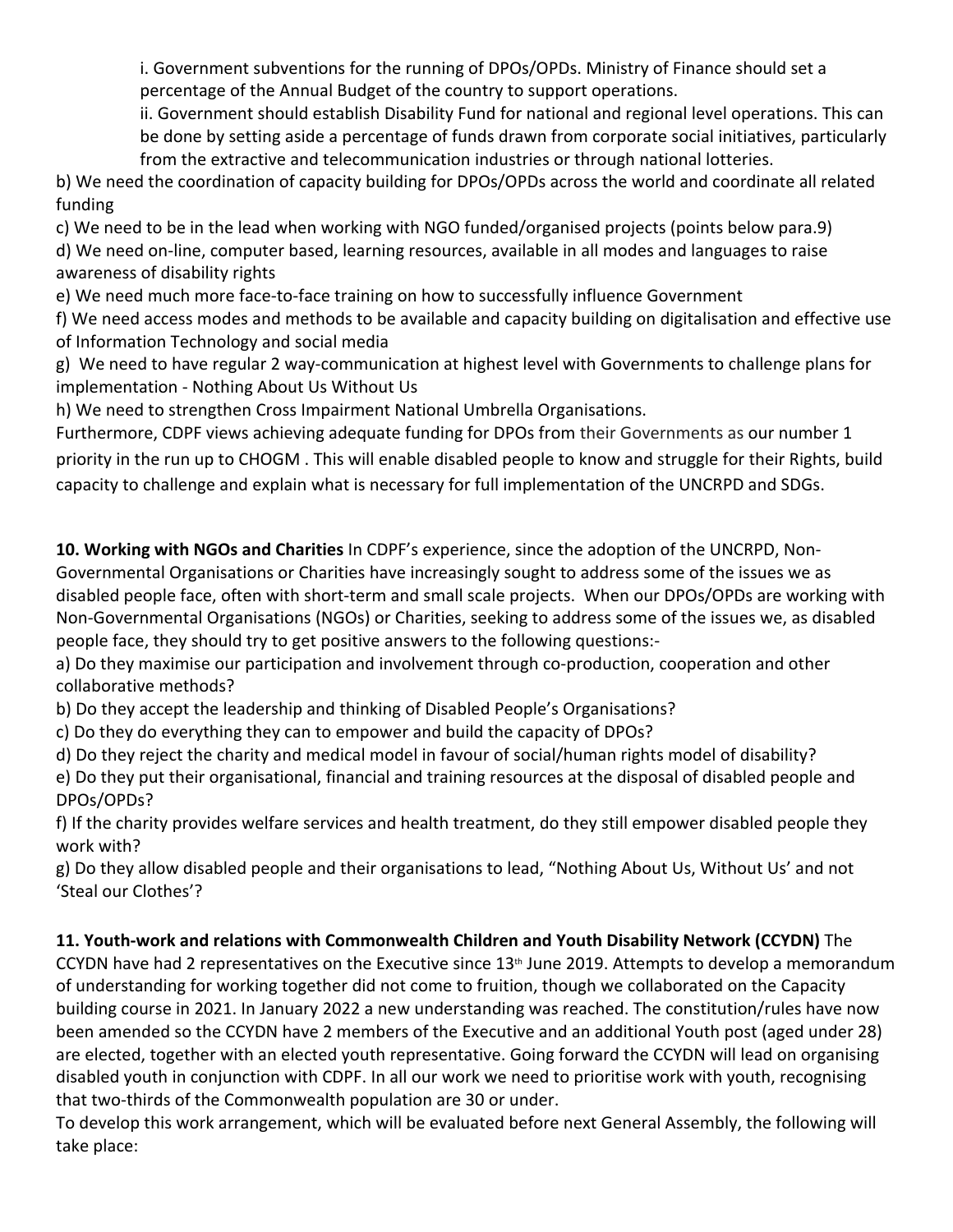a) Regular monthly meetings between CCYDN and CDPF

b) The setting up with Commonwealth Secretariat of quarterly joint meetings

c) A standing item on Youth on CPDF Executive Agenda

d) Support and promote the CCYDN Charter and other relevant activities

e) Joint meetings where possible at Conference of State Parties, CHOGM and Commonwealth Games

f) A joint face to face meeting of both Executives in Mauritius in Spring 2023 allowing for separate meetings and joint events

g) CDPF will have a recruitment drive of Disabled Youth DPOs and encourage all members to focus on building up participation of disabled youth

h) Joint efforts to train and empower young disabled activists to be leaders in the Commonwealth Disabled People's Movement

i) Prioritise inclusive learning and training for disabled youth to develop the skills and knowledge for employment and to promote their employment.

**12. Encourage Disabled Women's and Girls' self-organisation** CDPF encourages our DPOs to champion sex equality, to be habitable to women and operate a policy of equal representation of men and women. CDPF seek to achieve this by:-

- a) Setting up of the Women and Girls' Committee of the Executive
- b) Ensuring a standing slot of the Executive agenda

c) Regional and global Disabled Women and Girls meetings and training

d) Regularly producing a CDPF Women's Newsletter to share information and good practice.

e) Strengthen and promote Disabled Women and Girls networks Globally and across the Commonwealth.

**13. CDPF will continue to challenge the inequalities and exclusion that disabled people** face throughout the Commonwealth in all areas of life. Specifically, by developing inclusive education, employment opportunities economic empowerment and entrepreneurship, equality of livelihood, assistance in humanitarian situations, impact of the climate crisis, gender equality, access and the provision of assistive technology, increased involvement of disabled people in the political system, to challenge racism, stigma, discrimination and other intersectional oppressions which lead to disabilist negative attitudes, stereotypes and inequality. We will put particular emphasis on organising, representing and challenging negativity towards those with intellectual impairments, on the autistic continuum, with mental health issues, DeafBlindness and other disabled isolated, and indigenous people. Recognising the continued low rate of compliance of member countries in the ratification of the Treaty of Marrakesh, the CDPF will undertake to lobby Governments of member countries to address this area of concern over the coming period. Facilitating the print disabled with access to printed material in an accessible format which will further bolster the moves to enhance the inclusive education opportunities.

**14. Recruitment and Growth** To achieve the above the key is the continued recruitment and active engagement of Disabled People's Organisations across all Commonwealth Countries and in the CDPF. We are committed to improving the position of disabled people across the Commonwealth. To this end CDPF will continue to develop the capacity of DPOs at local, regional and national levels in each country, so they and their members understand the principles of disability equality, the requirements of the UNCRPD and SDGs, the requirements and practices of running representative DPOs, and methods for effectively influencing Government policies for Disabled People, shadow reporting and monitoring. CDPF will seek to: a) Develop National Umbrella cross impairment organisations of Disabled People which are widely geographically based and inclusive of different impairments

b) Encourage the recruitment of organisations that are underrepresented in the Disability Movement, such as those with intellectual disability, psycho-social, linguistic, cultural minorities or DeafBlind people